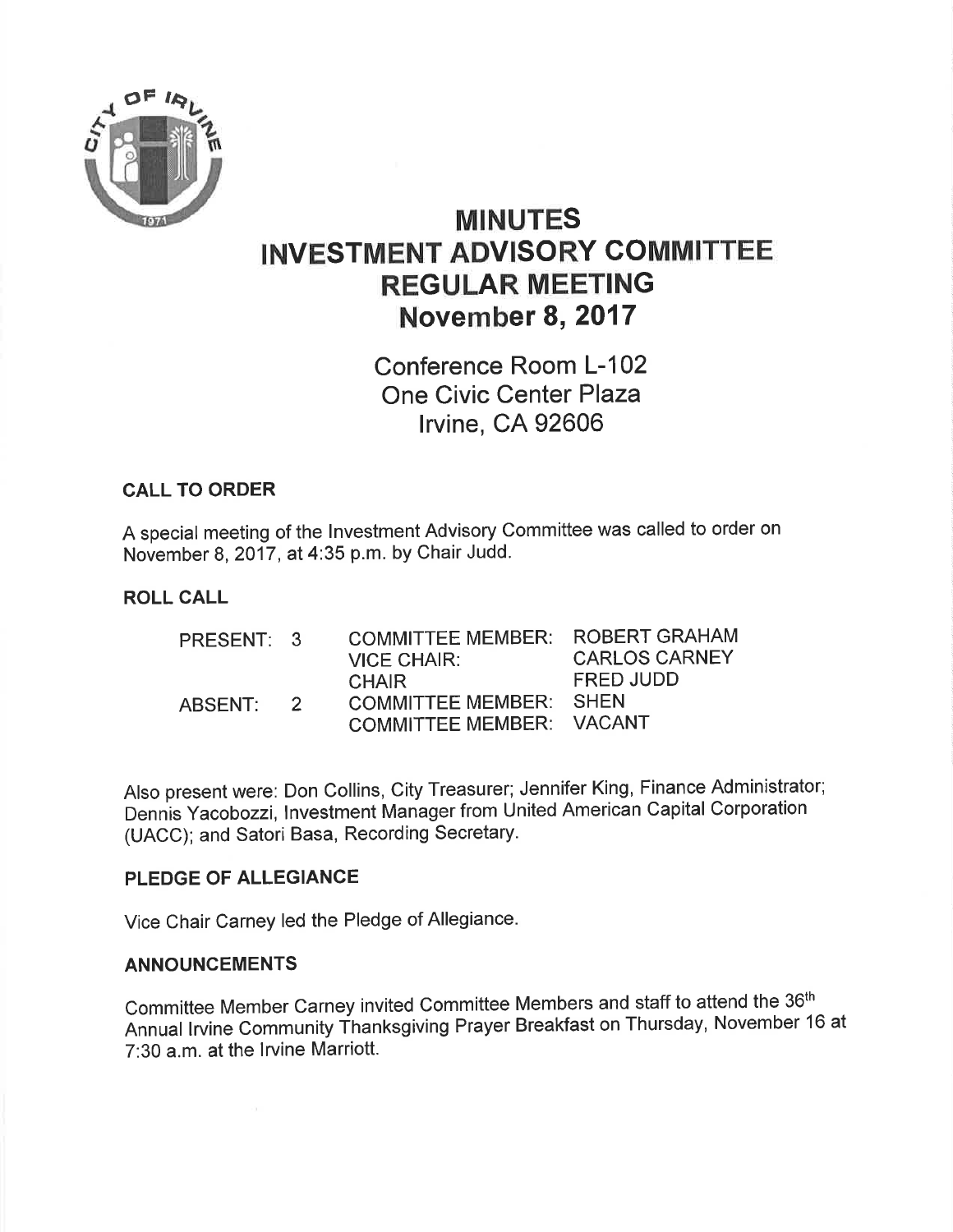### ADDITIONS AND DELETIONS TO THE AGENDA

There were no additions or deletions to the agenda

#### PUBLIC COMMENTS

There were no public comments

#### CONSENT GALENDAR

ACTION: Moved by Committee Member Graham, seconded by Vice Chair Carney, and unanimously carried by those members present to approve Gonsent Calendar ltems 1 and 2.

#### 1. MINUTES

#### ACTION

Approve the minutes of the lnvestment Advisory Committee meeting held on August 9,2017.

#### 2. CALENDAR YEAR 2018 MEETING SCHEDULE AND DRAFT AGENDA ITEMS

#### ACTION:

Approve the calendar year 2018 meeting schedule and draft agenda items

#### COMMITTEE BUSINESS

## 3. TREASURER'S REPORT FOR QUARTER ENDED SEPTEMBER 30, <sup>2017</sup>

Don Collins, City Treasurer, presented the staff report and answered questions. Dennis Yacobozzi, lnvestment Manager from United American Capital Corporation (UACC), was also present and provided a market commentary. Jennifer King, Finance Administrator, also answered questions.

### ACTION: Moved by Gommittee Member Graham, seconded by Vice Chair Garney, and unanimously carried by those members present to:

Recommend that the City Council receive and file the Treasurer's Report for the quarter ended September 30,2017.